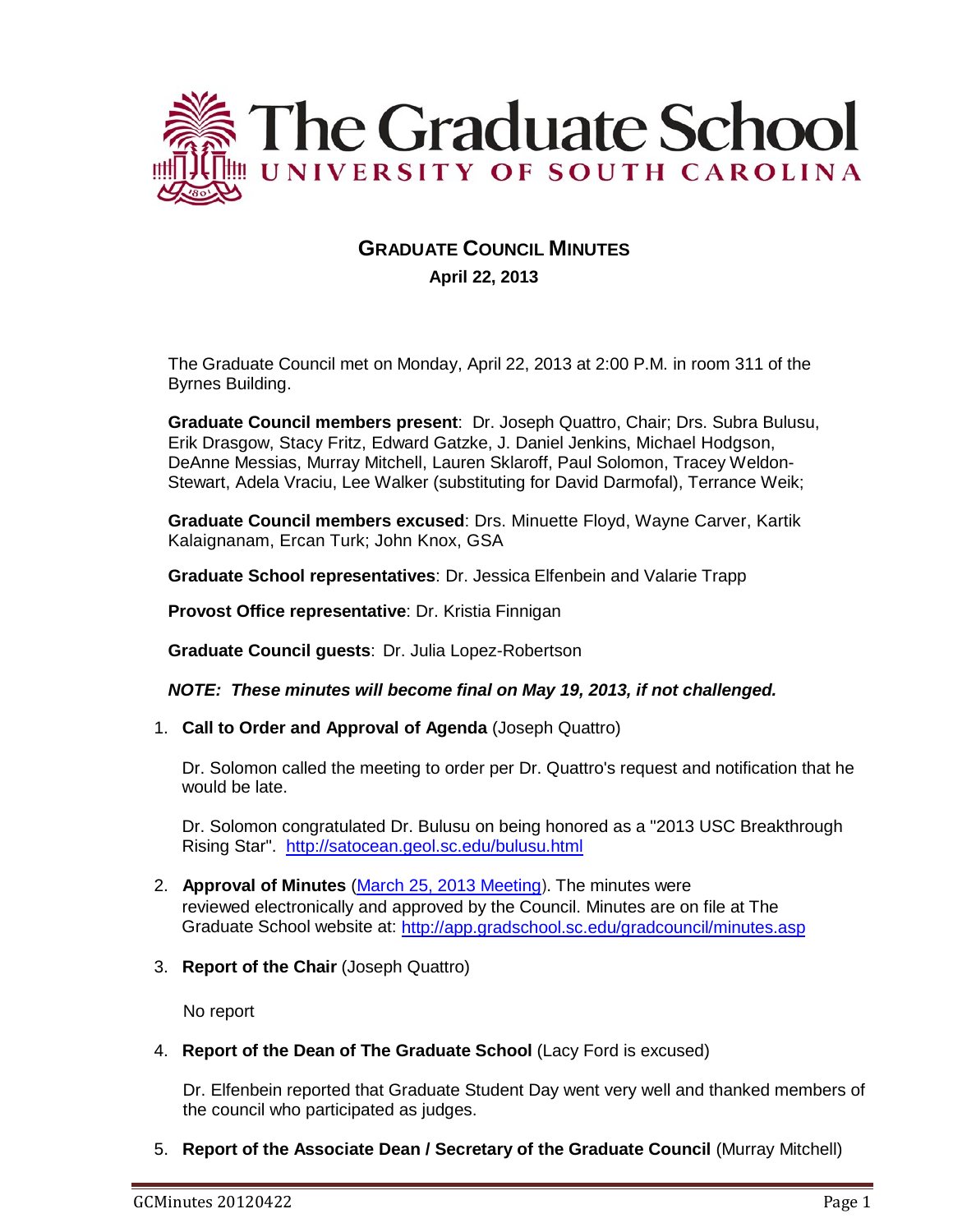Dr. Mitchell requested that Council Members who are cycling off of Graduate Council duty to, please, contact him with recommendations for interested and able faculty who would like to participate as members of the Graduate Council.

## 6. **Report of the Graduate Student Association representative** (John Knox is excused)

No report

# 7. **Report of the Academic Policy and Practices Committee** (Paul Solomon)

Dr. Solomon announced that his committee received requests to consider four items.

Dr. Solomon shared a handout for council members to review. He first addressed the topic of PTEA—an alternative assessment of English speaking and writing skills. He shared the positive aspects of this foreign language skills test which include the test score processes, levels and costs, that it is a computerized test and can be taken world-wide; and, listed universities already implementing and benefiting from PTEA.

Dr. Solomon explained that the levels are proposed for undergraduate, graduate and independent levels. Then, he opened the floor to questions and comments.

Discussion regarding the particulars of the test followed. It was identified that the recommendation comes by way of Alexandra Rowe, Director of English Programs for Internationals; and, she has provided substantial background research in this area.

Dr. Mitchell shared that The Graduate School would accept scores on any of the three tests; however, if one individual program believed one specific test to be a better indicator for their program, they would have the opportunity to choose to accept scores from their test of choice. In much the same way that GRE or other tests are elements on which we have published standardized expectations from minimally acceptable scores for The Graduate School, individual programs can restrict which tests are available for any given program, and what test scores can be higher or more demanding but can't be lower.

This proposal is not intended to remove flexibility and options for departments but to provide better accessibility to another indicator by a popular and well-researched test of foreign language for non-English speaking performance on English so that students from a broader spectrum have access to another way to demonstrate their competence.

Dr. Solomon presented the following items for discussion regarding the addition of the Ombudsman; and, a clarification of the grievances process in relation to academic policies.

The changes addressed are as follows:

- Renaming the "Petitions and Appeals Committee" to "Grievances, Appeals and Petitions Committee".
- Wording to be changed to "the Dean of Graduate Studies would be designated to determine whether a grievance that has come to The Graduate School should be forwarded to the (newly named committee) Grievances, Appeals and Petitions Committee"; Modification to the charge of that committee to reflect the infusion of an explicit policy to address the grievance policy of The Graduate School.
- Modification of policy and procedure, regarding grade changes, to be more consistent with how this process is handled on the graduate level.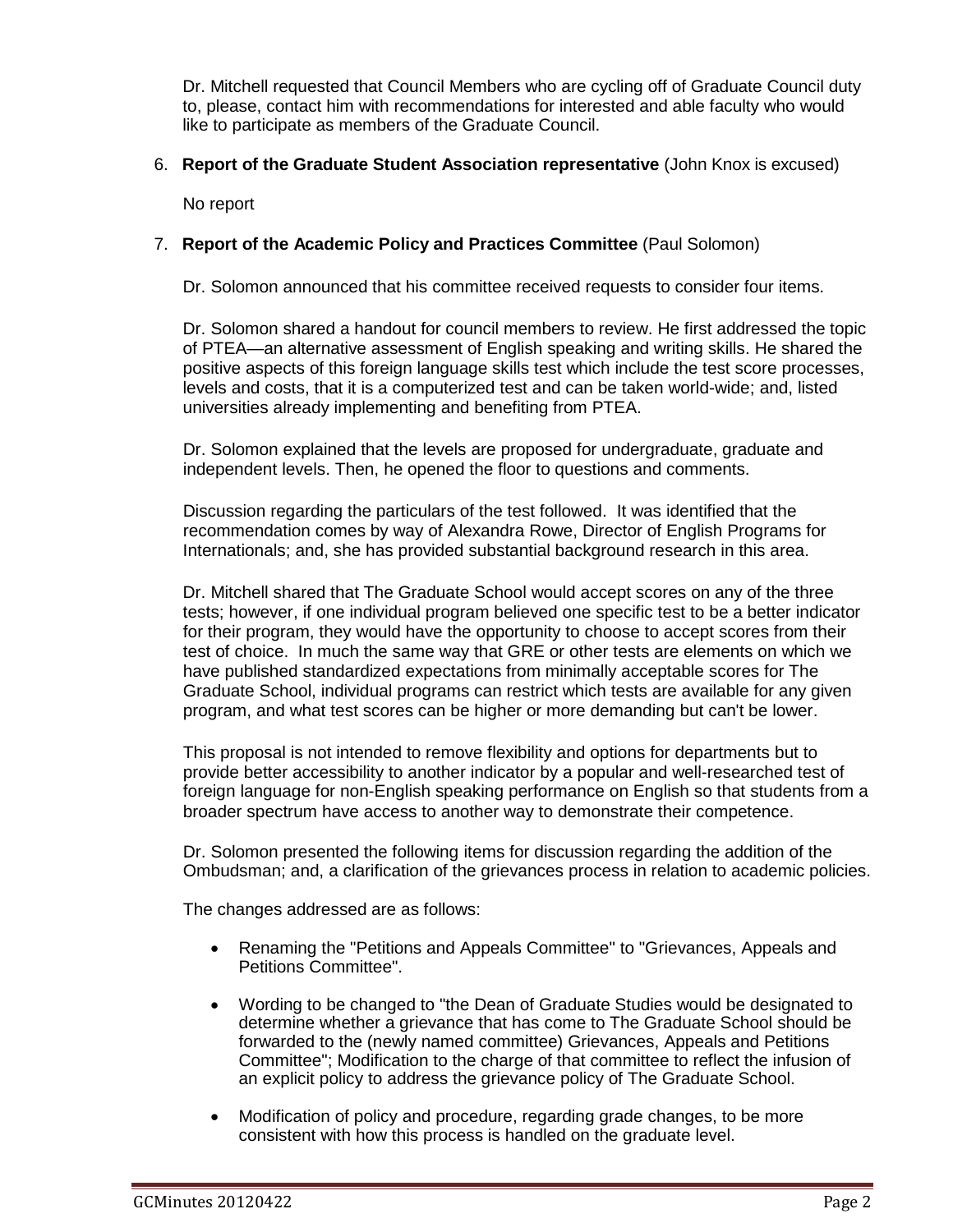### **The APPROVED changes are:**

- Use of the PTEA test for foreign language students.
- Renaming of the Petitions and Appeals Committee to Grievances, Appeals and Petitions Committee.
- Modification of policy and procedure, regarding grade changes.

### **The PENDING change is:**

- The wording changes and language changes are tabled but will be returned to council with revisions.
- 8. **Report of the Committee on 500/600 Level Courses, Distance Education and Special Courses** (Murray Mitchell)

# *Distance Education Delivery*

| EDRD 651 Introduction to Teaching Media Library (3) | <b>PENDING</b>  |
|-----------------------------------------------------|-----------------|
| [Effective Term: Summer II 2013]                    |                 |
| SOCY 350 Sociology of Juvenile Delinguency (3)      | <b>APPROVED</b> |
| [Effective Term: Fall 2013]                         |                 |

# 9. **Fellowships and Scholarships Committee** (Wayne Carver)

Dr. Elfenbein shared that the committee met to discuss summer dissertation fellowships. She advised that these fellowships will no longer be available due to the advent of the SPARC grants and the depletion of the funding source for summer dissertation fellowships; however, three students were funded for this cycle. Regarding Presidential Fellowships, over twenty students were funded.

Dr. Elfenbein will share the new Presidential Fellowship list with council in the near future.

10. **Report of the Science, Math, and Related Professional Program Committee** (Edward Gatzke)

# *COLLEGE OF ARTS AND SCIENCES*

# *Physics and Astronomy*

#### **New Course Proposal <b>APPROVED APPROVED**

#### [PHYS 731 Extragalactic Astrophysics](http://gradschool.sc.edu/facstaff/gradcouncil/2012/NCP_Phys731.pdf) (3)

Extragalactic astrophysics, including nearby and distant galaxies, active galaxies, galaxy clusters, large-scale structure, galaxy formation/evolution, scale structure, galaxy formation/ evolution, basics of cosmology, cosmic radiation backgrounds, and observational constraints on cosmological models.

Prerequisites: PHYS 701, PHYS 703, and ASTR 211 or equivalent, consent of instructor.

[Effective Term: Summer I 2013]

# *Arnold School of Public Health*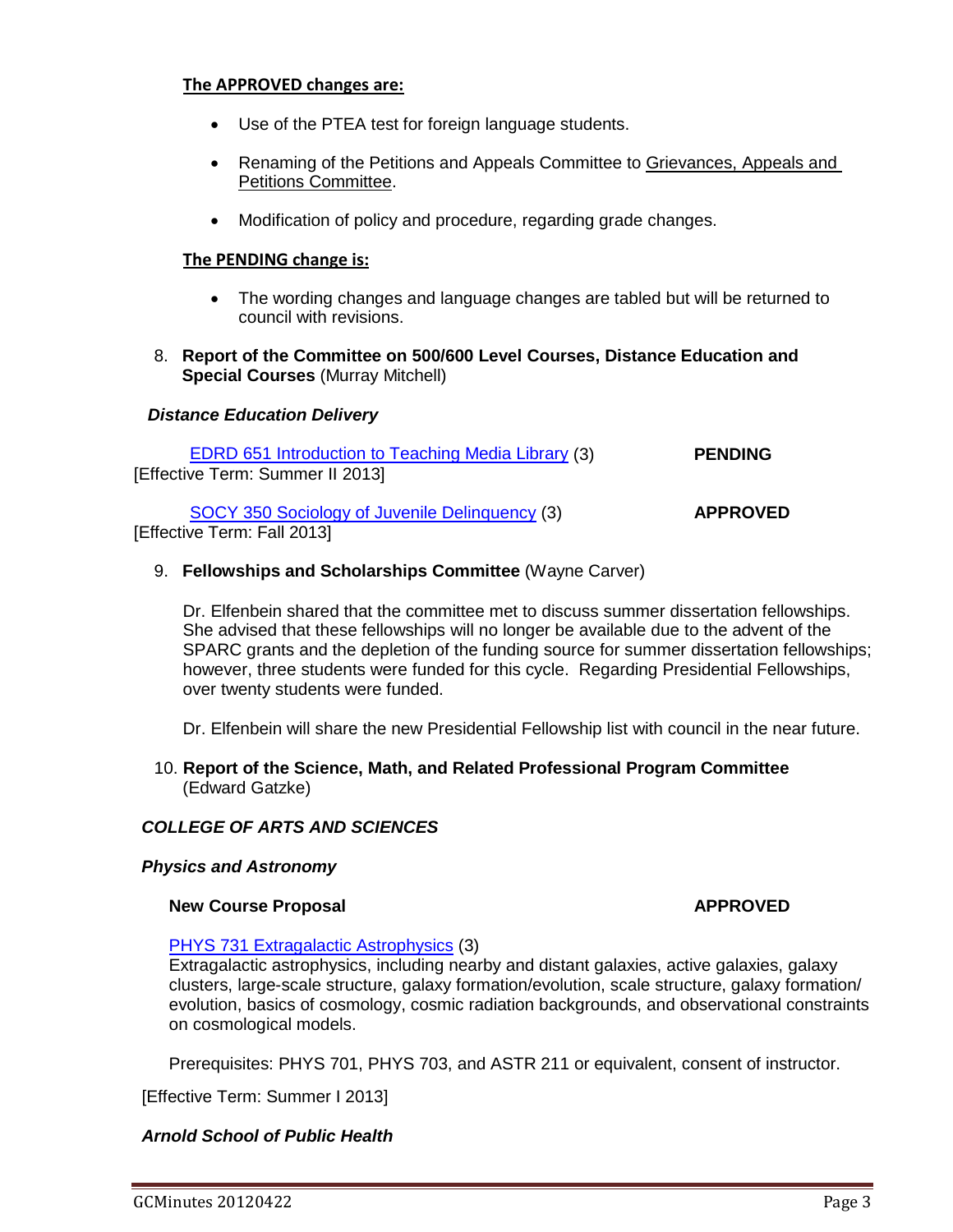### **Course Change Proposal <b>APPROVED APPROVED**

Changes to wording in Bulletin

From: [EPID 800 Epidemiologic Methods II](http://gradschool.sc.edu/facstaff/gradcouncil/2012/EPID%20800%20Epidemiologic%20Methods%20II%20CCP%20BCH%20u.pdf) (3)

Advanced quantitative methods and strategies in the design of epidemiologic studies. Multivariable risk models, exposure time relationship, interactions between causes and interpretations of findings.

To: EPID 800 Epidemiologic Methods II (3)

Advanced Epidemiologic methods, with an emphasis on causality in epidemiologic research, theoretical considerations and interpretations of findings.

[Effective Term: Spring 2014]

### *College of Nursing*

# **Course Change Proposal <b>APPROVED APPROVED**

Change in variable credit hours

From: [NURS J 793 Advanced Practice Practicum for Emphasis Area: Primary Care](http://gradschool.sc.edu/facstaff/gradcouncil/2012/NURS%20J%20793%20Advanced%20Practice%20Practicum%20for%20Emphasis%20Area%20Primary%20Care%20CCP.pdf) (1-4)

Prerequisites/Corequisities: NURS 705, 706, 722, 731

To: NURS J 793 Advanced Practice Practicum for Emphasis Area: Primary Care (3-4)

Prerequisites/Corequisities: NURS 705, 706, 722, 731

#### [Effective Term: Fall 2013]

11**. Report of the Humanities, Social Sciences, Education, and Related Professional Programs Committee** (Tracey Weldon-Stewart)

# *School of Journalism and Mass Communications*

#### **New Course Proposal (Tabled)**

[JOUR 789 Selected Readings and Research](http://gradschool.sc.edu/facstaff/gradcouncil/2012/JOUR%20789%20Selected%20Readings%20and%20Research%20NCP_Redacted.pdf)

Selected readings course designed to facilitate student's specialized research interest.

This course would bring our graduate course offerings in line with many other graduate programs on campus. Our graduate program currently does not offer a readings course.

Prerequisites/corequisites: Permission of instructor required.

[Effective Term: Summer I 2013]

# **New Course Proposal (Tabled)**

JOUR 747 Independent Study [in Journalism and Mass Communications](http://gradschool.sc.edu/facstaff/gradcouncil/2012/JOUR%20747%20Independent%20Study%20in%20Journalism%20and%20Mass%20Communications%20NCP_Redacted.pdf) Independent study in an area of journalism and mass communications relevant to the student's professional and/or research goals.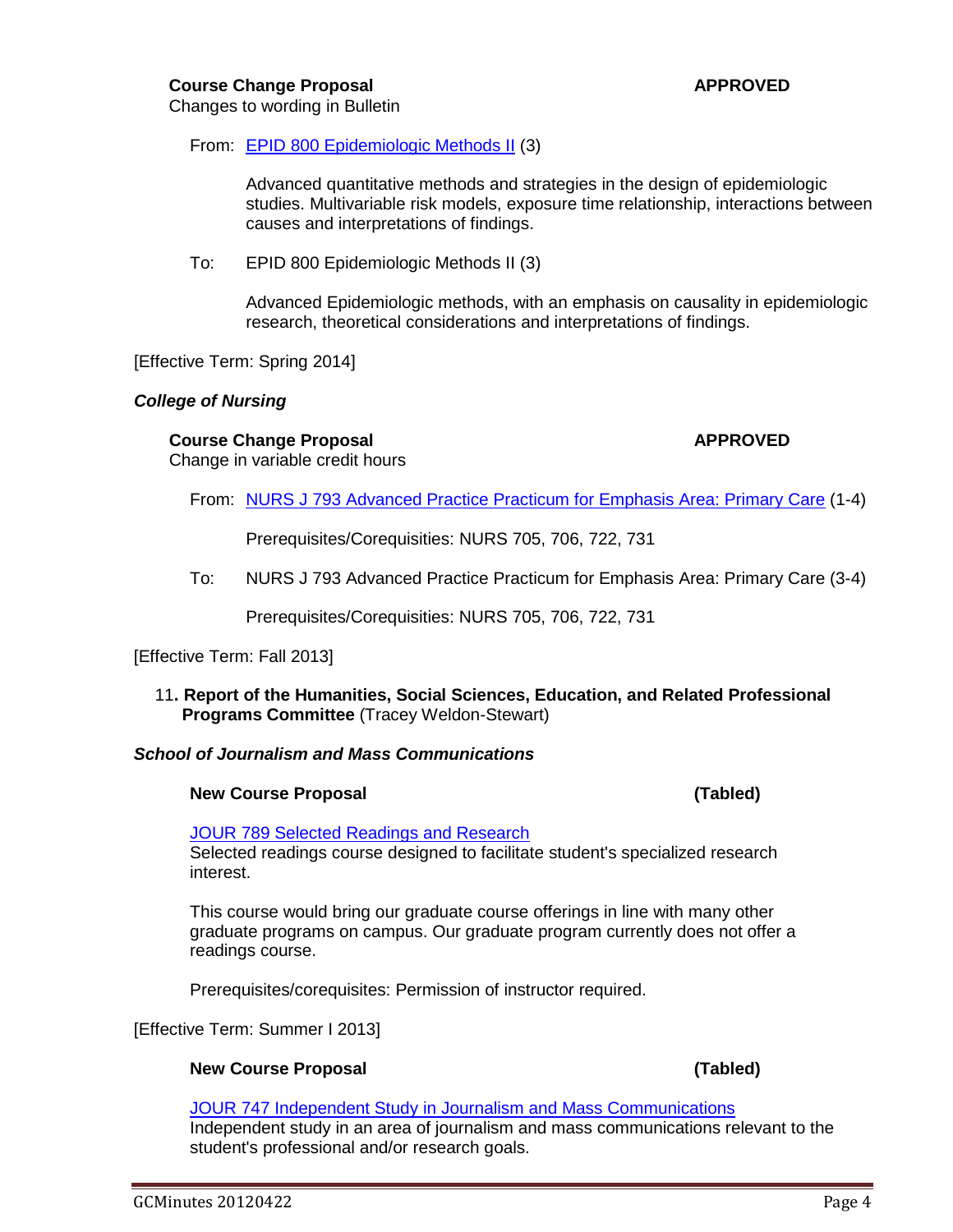The school's requirements for the PhD in Mass Communications as of Fall 2012 now require that all courses on the program of study must be at the 700-800 level. The only independent study course currently approved is at the 500 level. We would like to begin offering a higher level independent study course for both the master's and doctoral students in our programs. This parallels similar courses as offered by many graduate programs on campus.

[Effective Term: Summer I 2013]

# *College of Education*

# **Academic Program Actions APPROVED**

Changes in degree hours and Bulletin language

From: [M.Ed. in Language and Literacy](http://gradschool.sc.edu/facstaff/gradcouncil/2012/M.Ed.%20in%20Language%20and%20Literacy%20APA%20BCH.pdf) (33)

# **Language and Literacy, M.Ed.**

The M.Ed. degree is designed for individuals planning to be classroom teachers of reading or other teachers who are responsible for teaching reading. Additional course work is available to individuals pursuing advanced levels of certification in clinical, supervisory, and coordinating roles with regard to reading and language arts.

# **Admission**

In addition to The Graduate School's application requirements, applicants must submit a letter of intent. Students in the M.Ed. program will follow the program of study outlined below and are required to complete a minimum of hours.

# **Degree Requirements (33 Hours)**

# **Core Requirements (24 - 27 Hours)**

# **Reading (18 hours)**

| EDRD 600        | Foundations of Reading Instruction          |
|-----------------|---------------------------------------------|
| EDRD 715        | <b>Instructional Strategies for Reading</b> |
| EDRD 716        | Foundations of Reading Assessment           |
| EDRD 718        | Seminar in Classroom Reading Assessment     |
| <b>EDRD 719</b> | Developing and guiding the Reading Program  |
| <b>EDRD 720</b> | Capstone Seminar in Language and Literacy   |

# **Writing (3 Hours):**

| EDEL 771 | Teaching Writing in Elementary and Middle School |  |
|----------|--------------------------------------------------|--|
|----------|--------------------------------------------------|--|

- EDSE 787 The Teaching of Composition in the Secondary School
- EDTE 760 Issues in Writing Instruction K-12

Or

Other writing courses approved by advisor

# **Research (3 Hours)**

EDRM 700 Introduction to Research in Education

# **Cognate (3 - 6 Hours)**

The cognate should be in language and literacy at the early childhood, elementary,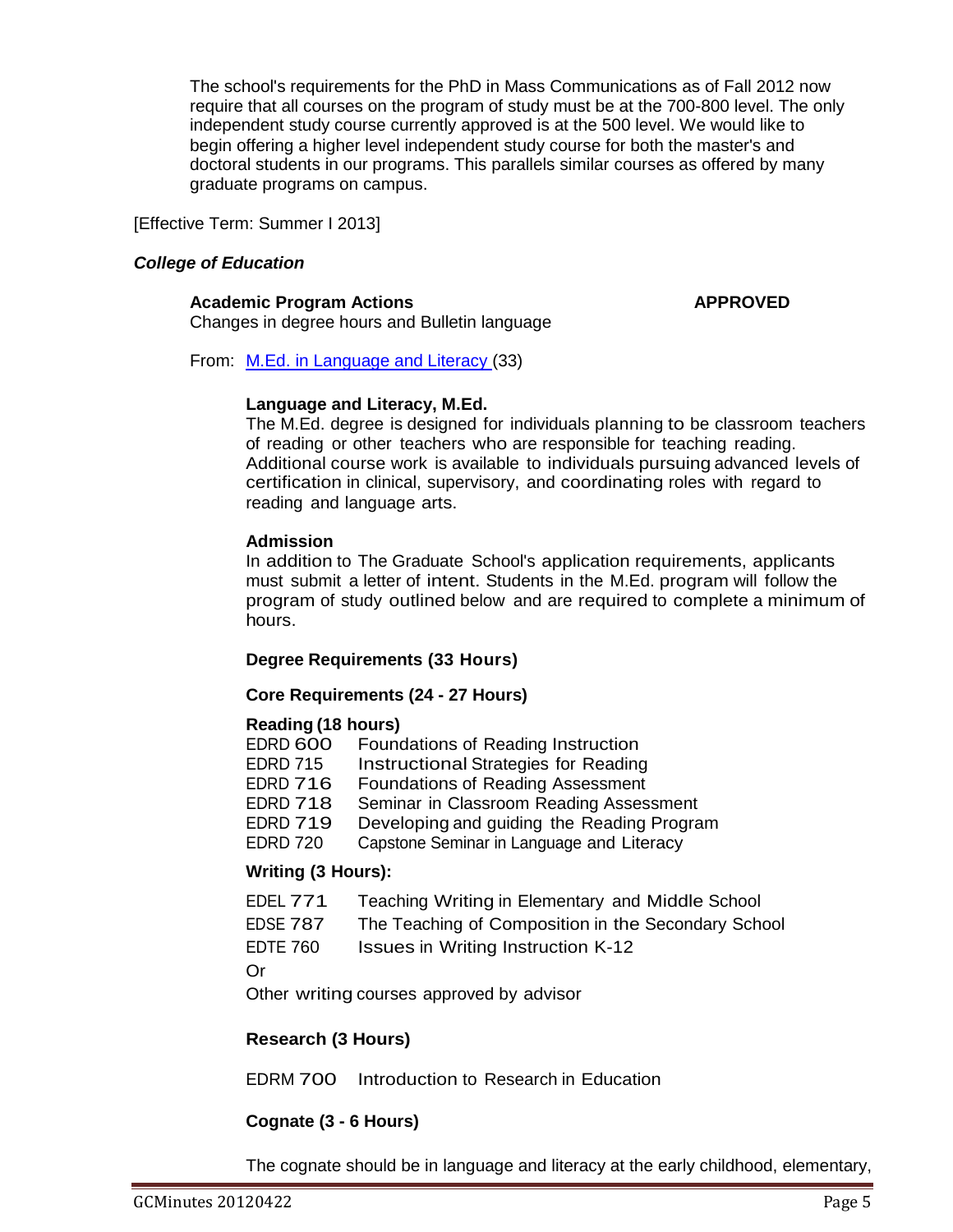or secondary level.

# **Electives (0 - 6 Hours)**

Note:

No more than 6 hours of workshops, institutes, or field courses may be used in the degree program.

To: M.Ed. in Language and Literacy (36)

# **Language and Literacy, M.Ed.**

The M.Ed. degree is designed for individuals planning to be classroom teachers of reading and writing or other teachers who are responsible for teaching reading and writing. Additional course work is available to individuals pursuing advanced levels of certification in clinical, supervisory, and coordinating roles with regard to reading, writing, and language arts.

### **Admission**

In addition to The Graduate School's application requirements, applicants must submit a letter of intent. Students in the M.Ed. program will follow the program of study outlined below and are required to complete a minimum of 36 hours.

# **Degree Requirements (36 Hours)**

# **Reading (21 Hours)**

| <b>EDRD 600</b> | Foundations of Reading Instruction                |
|-----------------|---------------------------------------------------|
| <b>EDRD 715</b> | Instructional Strategies for Reading              |
| <b>EDRD 716</b> | <b>Foundations of Reading Assessment</b>          |
| <b>EDRD 718</b> | Seminar in Classroom Reading Assessment           |
| <b>EDRD 719</b> | Developing and guiding the Reading Program        |
| <b>EDRD 730</b> | Teaching Reading and Writing in the Content Areas |
| <b>EDRD 650</b> | Teaching Reading Through a Literature Emphasis    |
| Or              |                                                   |
| <b>EDSE 786</b> | Teaching of Literature in Secondary Schools       |
|                 |                                                   |

# **Writing (3 Hours):**

| EDEL 771<br>Or        | Teaching Writing in Elementary and Middle School    |
|-----------------------|-----------------------------------------------------|
| EDSE 787<br>Οr        | The Teaching of Composition in the Secondary School |
| <b>EDTE 760</b><br>Or | Issues in Writing Instruction K-12                  |
|                       | Other writing courses approved by advisor           |

# **Research or Assessment (3 Hours)**

EDRM 700 Introduction to Research in Education Or EDRM 723 Classroom Assessment Methods

# **Diversity Cognate (9 hours)**

EDRD 796 Teaching Reading and Writing to ESOL Learners: Theory and Practice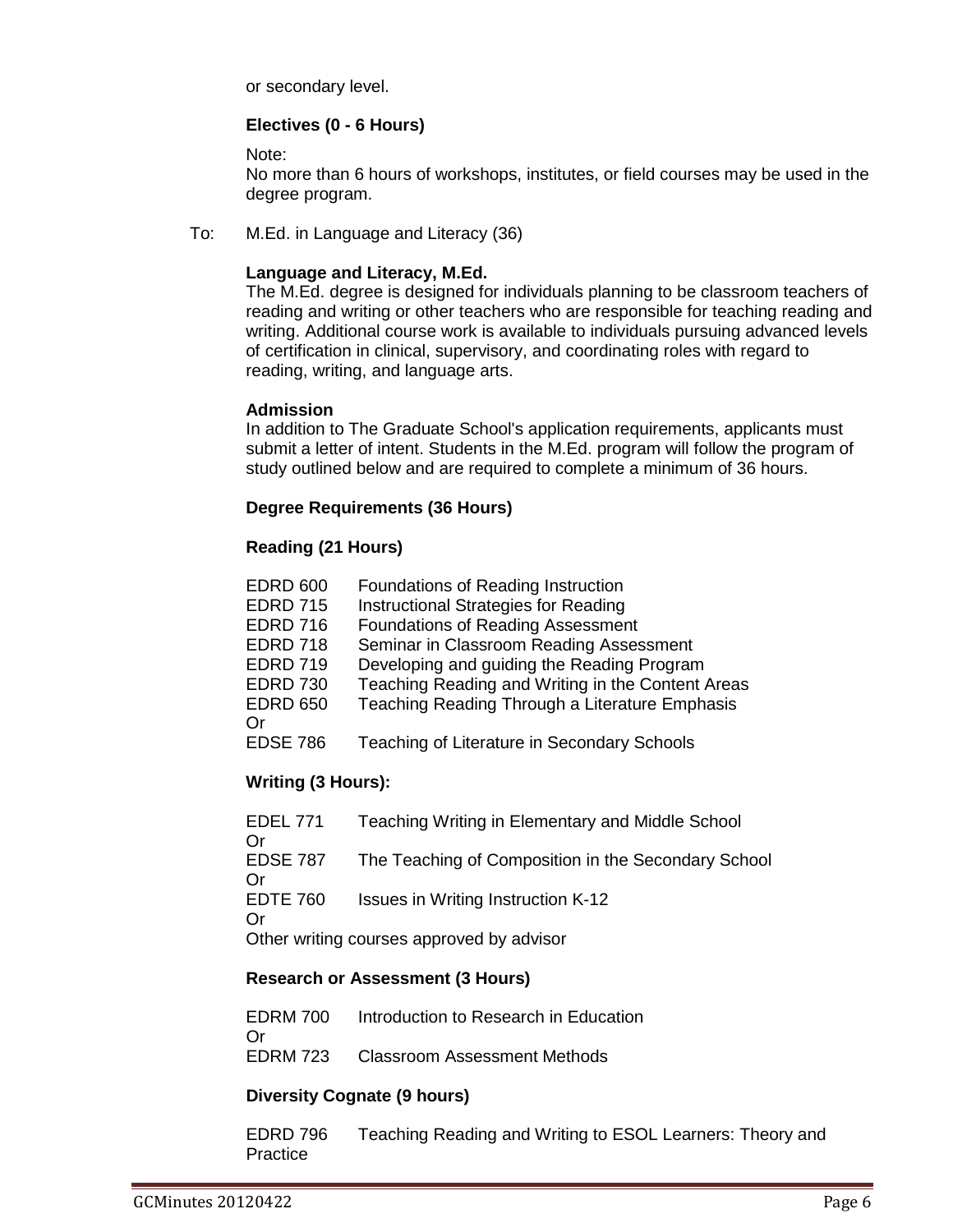EDTE 779 Multicultural Issues of Education (Equity Pedagogies in Teacher Education)<br>EDTE 776

**Educating African-American Students** Or

Other diversity-based courses approved by advisor that focus on underserved student populations

# **Comprehensive Assessment**

The comprehensive assessment requires the student to organize and synthesize the skills, competencies, and knowledge gained in his/her coursework in the Language & Literacy Program.

# **Note:**

No more than 6 hours of workshops, institutes, or field courses may be used in the degree program.

[Effective Term: Spring 2014]

# *COLLEGE OF ARTS AND SCIENCES*

# **Academic Program Actions APPROVED**

Changes to Bulletin language

From: [Political Science, M.A.](http://gradschool.sc.edu/facstaff/gradcouncil/2012/Political%20Science,%20M.A.%20APA%20BCH.pdf) (33)

The Master of Arts degree with a major in political science is specifically designed to provide knowledge of political science and the professional skills necessary to pursue successful careers in governmental, quasi-public, private, and political organizations.

# **Degree Requirements (33 Hours)**

The candidate for the M.A. must pursue a course of study that will normally include a minimum of 27 semester hours of course work, and 6 hours of thesis credit. Competency in one foreign language or in the use of quantitative methodologies, as well as a thesis, is required for the M.A. degree. Students must also complete one graduate course in statistics or demonstrate equivalent competence. For more detailed information on this degree, visit our Web site at: [www.cas.sc.edu/poli/grad/gradintroMA.html.](http://www.cas.sc.edu/poli/grad/gradintroMA.html)

To: Political Science, M.A. (30-36)

Students are generally not admitted into this program. It is available only for students originally enrolled in the Ph.D. program in Political Science who opt not to complete the Ph.D. or doctoral students who have completed comprehensive examinations for the Ph.D. degree. The Master of Arts in Political Science is specifically designed to provide a knowledge of political science and the professional skills necessary to pursue successful careers in governmental, quasipublic, private and political organizations, and technical and two-year college level teaching.

# **Degree Requirements (30-36 Hours)**